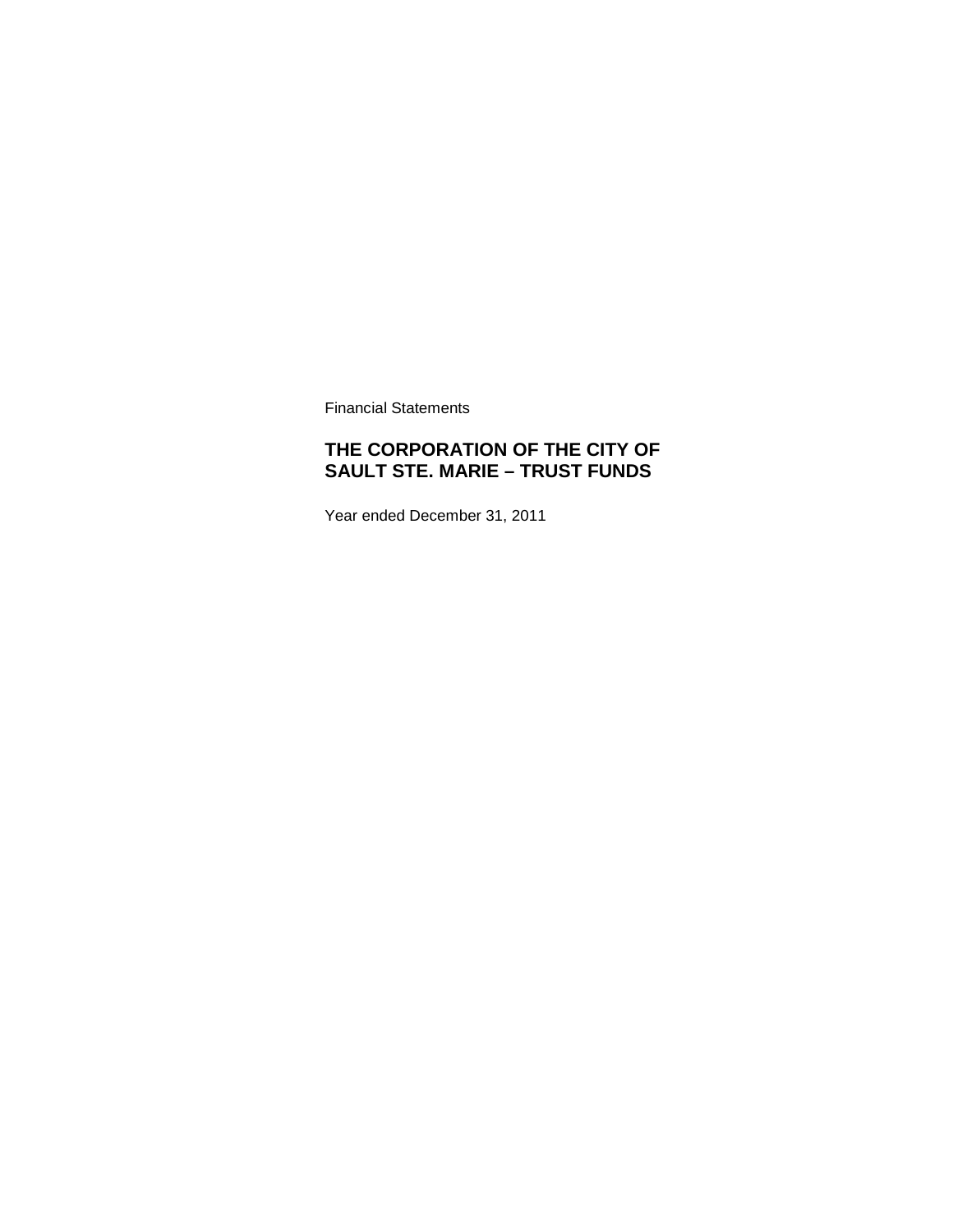

KPMG LLP 111 Elgin Street at Queen Suite 200 PO Box 578 Sault Ste Marie ON P6A 5M6 Telephone (705) 949-5811 Fax (705) 949-0911 Internet www.kpmg.ca

# **INDEPENDENT AUDITORS' REPORT**

### To the Members of Council, Inhabitants and Ratepayers of The Corporation of The City of Sault Ste. Marie

We have audited the accompanying financial statements of the trust funds of The Corporation of The City of Sault Ste. Marie (the "City"), which comprise the statement of financial position as at December 31, 2011 and the statement of continuity of the trust funds for the year then ended, and notes, comprising a summary of significant accounting policies and other explanatory information.

#### Management's Responsibility for the Financial Statements

Management is responsible for the preparation and fair presentation of these financial statements in accordance with Canadian generally accepted accounting principles, and for such internal control as management determines is necessary to enable the preparation of financial statements that are free from material misstatement, whether due to fraud or error.

#### **Auditors' Responsibility**

Our responsibility is to express an opinion on these financial statements based on our audit. We conducted our audit in accordance with Canadian generally accepted auditing standards. Those standards require that we comply with ethical requirements and plan and perform the audit to obtain reasonable assurance about whether the financial statements are free from material misstatement.

An audit involves performing procedures to obtain audit evidence about the amounts and disclosures in the financial statements. The procedures selected depend on our judgment, including the assessment of the risks of material misstatement of the financial statements, whether due to fraud or error. In making those risk assessments, we consider internal control relevant to the entity's preparation and fair presentation of the financial statements in order to design audit procedures that are appropriate in the circumstances, but not for the purpose of expressing an opinion on the effectiveness of the entity's internal control. An audit also includes evaluating the appropriateness of accounting policies used and the reasonableness of accounting estimates made by management, as well as evaluating the overall presentation of the financial statements.

We believe that the audit evidence we have obtained is sufficient and appropriate to provide a basis for our audit opinion.

#### Opinion

In our opinion, the financial statements present fairly, in all material respects, the financial position of the trust funds of the City as at December 31, 2011, and the continuity of the trust funds for the year then ended in accordance with Canadian generally accepted accounting principles.

KPMG LLP

Chartered Accountants, Licensed Public Accountants May 28, 2012 KPMG LLP is a Canadian limited liability partnership and a member firm of the KPMG Sault Ste Marie, Canada network of independent member firms affiliated with KPMG International Cooperative ("KPMG International"), a Swiss entity.

KPMG Canada provides services to KPMG LLP.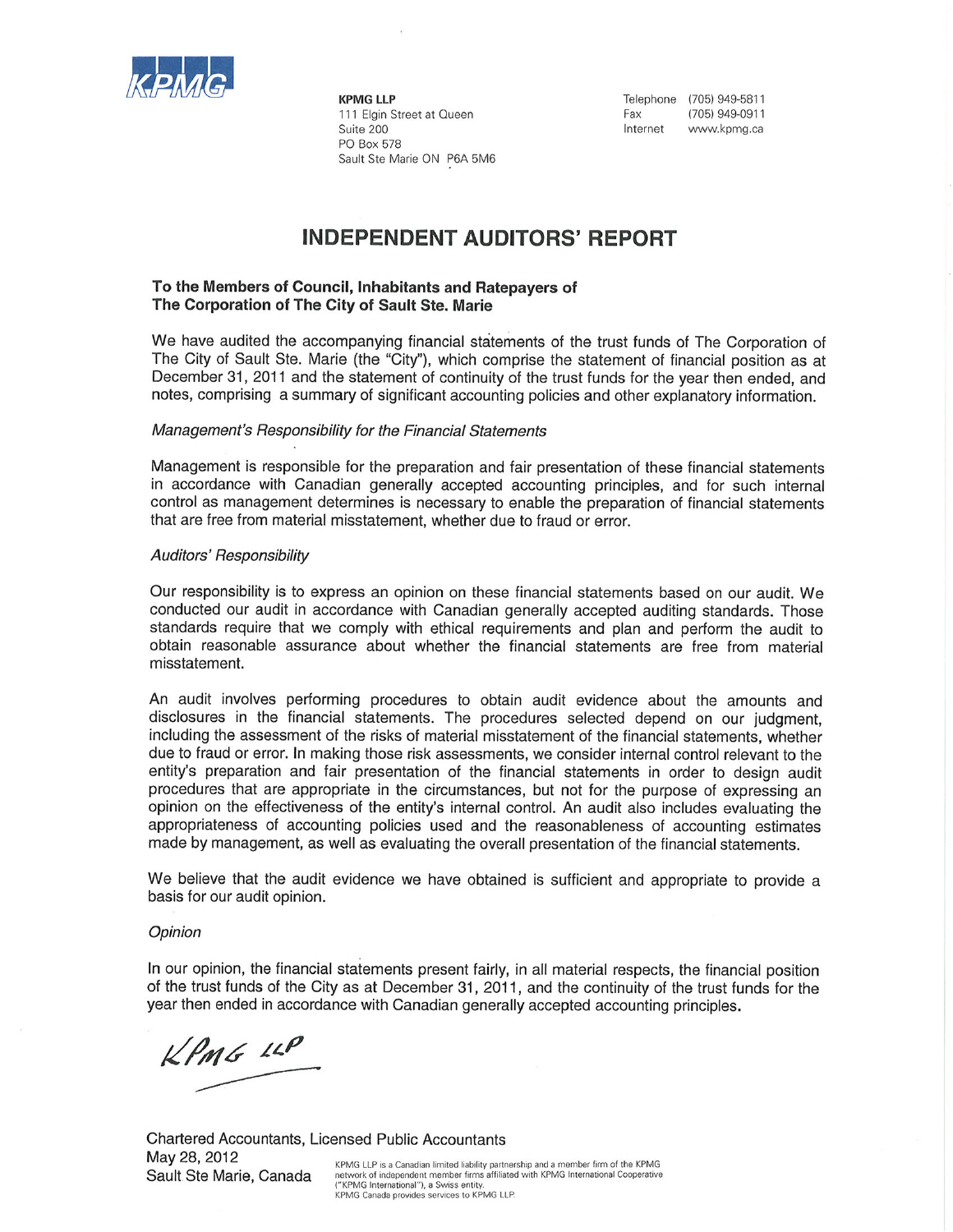# **The Corporation of the City of Sault Ste. Marie**

Trust Funds Statement of Financial Postion

December 31, 2011, with comparative figures for 2010

|                             |                         |                          |          |                              |     |                                                 |                                 |      |                 |      |                                 |     |                       |     | 2011      |     | 2010      |
|-----------------------------|-------------------------|--------------------------|----------|------------------------------|-----|-------------------------------------------------|---------------------------------|------|-----------------|------|---------------------------------|-----|-----------------------|-----|-----------|-----|-----------|
|                             | Care and<br>Maintenance | Pre-need<br>Assurance    |          | Ontario Home<br>Renewal Plan |     | Ontario Home<br><b>Renewal Plan</b><br>(Rental) | <b>Historic</b><br><b>Sites</b> |      | Heritage<br>SSM |      | Transit<br>Employees<br>Pension |     | Cultural<br>Endowment |     | Total     |     | Total     |
| <b>Assets</b>               |                         |                          |          |                              |     |                                                 |                                 |      |                 |      |                                 |     |                       |     |           |     |           |
| Cash and investments        | \$<br>4,473,878         | \$<br>1,360,483 \$       |          | 26,282 \$                    |     | $\sim$                                          | \$<br>39,886                    | \$   | 58,414 \$       |      | 71,894 \$                       |     | $\blacksquare$        | \$  | 6,030,837 | \$. | 5,971,392 |
| Receivable from other funds | 191,565                 | 758,935                  |          |                              |     |                                                 | 56,033                          |      | $\blacksquare$  |      | $\,$                            |     | 10,000                |     | 1,016,533 |     | 888,398   |
| Loans receivable (note 2)   |                         | $\overline{\phantom{a}}$ |          | 34,522                       |     |                                                 |                                 |      |                 |      | $\,$                            |     | $\,$                  |     | 34,522    |     | 39,111    |
|                             | \$<br>4,665,443         | \$<br>2,119,418 \$       |          | 60,804 \$                    |     |                                                 | 95,919                          | -\$  | 58,414          | - \$ | 71,894                          | -\$ | 10,000                | \$. | 7,081,892 | \$. | 6,898,901 |
| <b>Liabilities</b>          |                         |                          |          |                              |     |                                                 |                                 |      |                 |      |                                 |     |                       |     |           |     |           |
| Payable to other funds      | \$                      | \$<br>$\sim$             | \$       | 35,404 \$                    |     | $\sim$                                          | \$<br>$\sim$                    | \$   | $\sim$          | \$   | $\sim$                          | \$  | $\sim$                | \$  | 35,404 \$ |     | 35,451    |
| <b>Fund Balance</b>         | 4,665,443               | 2,119,418                |          | 25,400                       |     |                                                 | 95,919                          |      | 58,414          |      | 71,894                          |     | 10,000                |     | 7,046,488 |     | 6,863,450 |
|                             | \$<br>4,665,443         | \$<br>2,119,418          | <b>S</b> | 60,804                       | -\$ |                                                 | 95,919                          | - \$ | 58,414          | -\$  | 71,894                          | \$. | 10,000                | \$  | 7,081,892 | \$  | 6,898,901 |

The accompanying notes are an integral part of these financial statements.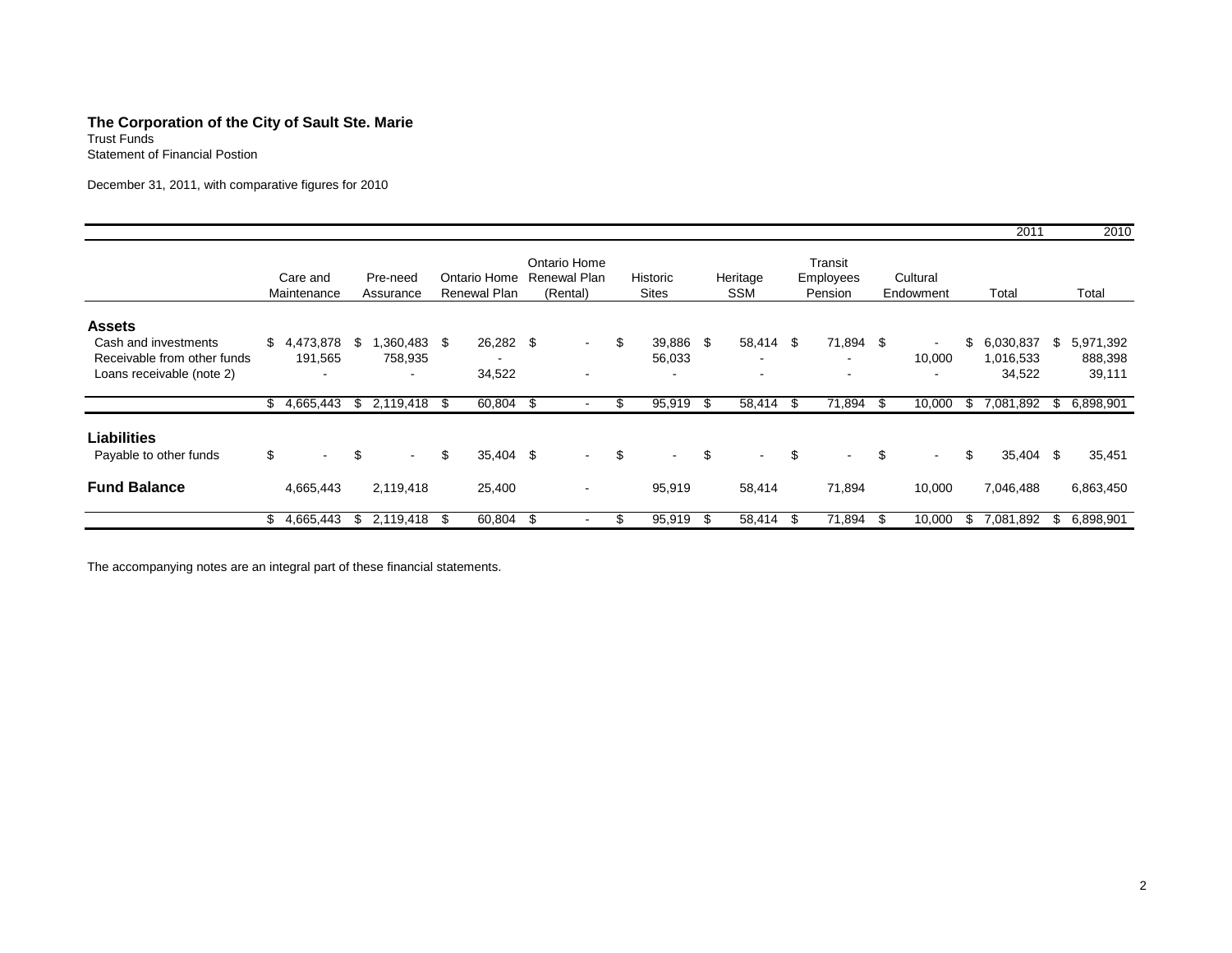#### **The Corporation of the City of Sault Ste. Marie**

Trust Funds Statement of Continuity

December 31, 2011, with comparative figures for 2010

|                                     |                         |                       |                              |                                          |                          |                          |                                        |                          | 2011                     | 2010            |  |
|-------------------------------------|-------------------------|-----------------------|------------------------------|------------------------------------------|--------------------------|--------------------------|----------------------------------------|--------------------------|--------------------------|-----------------|--|
|                                     | Care and<br>Maintenance | Pre-need<br>Assurance | Ontario Home<br>Renewal Plan | Ontario Home<br>Renewal Plan<br>(Rental) | Historic<br><b>Sites</b> | Heritage<br><b>SSM</b>   | Transit<br><b>Employees</b><br>Pension | Cultural<br>Endowment    | Total                    | Total           |  |
| Fund balance, beginning of the year | \$4,522,057             | 2,088,708<br>\$       | 32,822<br>- \$               | 2,852<br>- \$                            | - \$<br>74,912 \$        | 57,780                   | - \$<br>74,319                         | - \$<br>10,000           | \$<br>6,863,450          | \$<br>6,200,930 |  |
| Revenue:                            |                         |                       |                              |                                          |                          |                          |                                        |                          |                          |                 |  |
| Capital receipts                    | 143,386                 | 128,813               |                              |                                          | 350                      |                          |                                        | $\overline{\phantom{a}}$ | 272,549                  | 735,117         |  |
| Contributions from revenue fund     |                         |                       |                              | $\overline{\phantom{a}}$                 | 20,226                   | $\overline{\phantom{a}}$ | $\overline{\phantom{a}}$               | $\overline{\phantom{a}}$ | 20,226                   | 27,491          |  |
| Interest earned                     | 51,420                  | 14,767                | 318                          | $\overline{\phantom{a}}$                 | 431                      | 634                      | $\overline{\phantom{0}}$               | $\overline{\phantom{a}}$ | 67,570                   | 63,519          |  |
|                                     | 194,806                 | 143,580               | 318                          | $\overline{\phantom{a}}$                 | 21,007                   | 634                      | $\overline{\phantom{a}}$               | $\overline{\phantom{a}}$ | 360,345                  | 826,127         |  |
| Expenditures:                       |                         |                       |                              |                                          |                          |                          |                                        |                          |                          |                 |  |
| Contributions to revenue fund       | 51,420                  | 112,870               | 267                          | $\overline{\phantom{a}}$                 | $\overline{\phantom{a}}$ | $\overline{\phantom{a}}$ | $\overline{\phantom{a}}$               | $\overline{\phantom{a}}$ | 164,557                  | 150,365         |  |
| Transfer to Province of Ontario     |                         |                       | 7.241                        | 2,380                                    | $\overline{\phantom{a}}$ | $\overline{\phantom{a}}$ |                                        | $\overline{\phantom{a}}$ | 9,621                    | 4,431           |  |
| Administration charges              |                         |                       | 232                          | 472                                      | $\overline{\phantom{a}}$ | $\overline{\phantom{a}}$ | 2,425                                  | $\overline{\phantom{a}}$ | 3,129                    | 5,995           |  |
| <b>Distributions</b>                |                         |                       | $\overline{\phantom{a}}$     | $\overline{\phantom{a}}$                 | $\overline{\phantom{a}}$ | $\overline{\phantom{a}}$ |                                        | $\overline{\phantom{a}}$ | $\overline{\phantom{a}}$ | 2,816           |  |
|                                     | 51,420                  | 112,870               | 7,740                        | 2,852                                    | $\overline{\phantom{a}}$ | $\overline{\phantom{a}}$ | 2,425                                  | $\overline{\phantom{a}}$ | 177,307                  | 163,607         |  |
| Fund balance, end of year           | 4,665,443<br>\$.        | 2,119,418<br>\$.      | 25,400<br>- \$               | - \$                                     | 95,919                   | 58,414<br>-\$            | 71,894<br>- \$                         | 10,000<br>- \$           | 7,046,488<br>Ъ           | 6,863,450<br>S  |  |

The accompanying notes are an integral part of these financial statements.